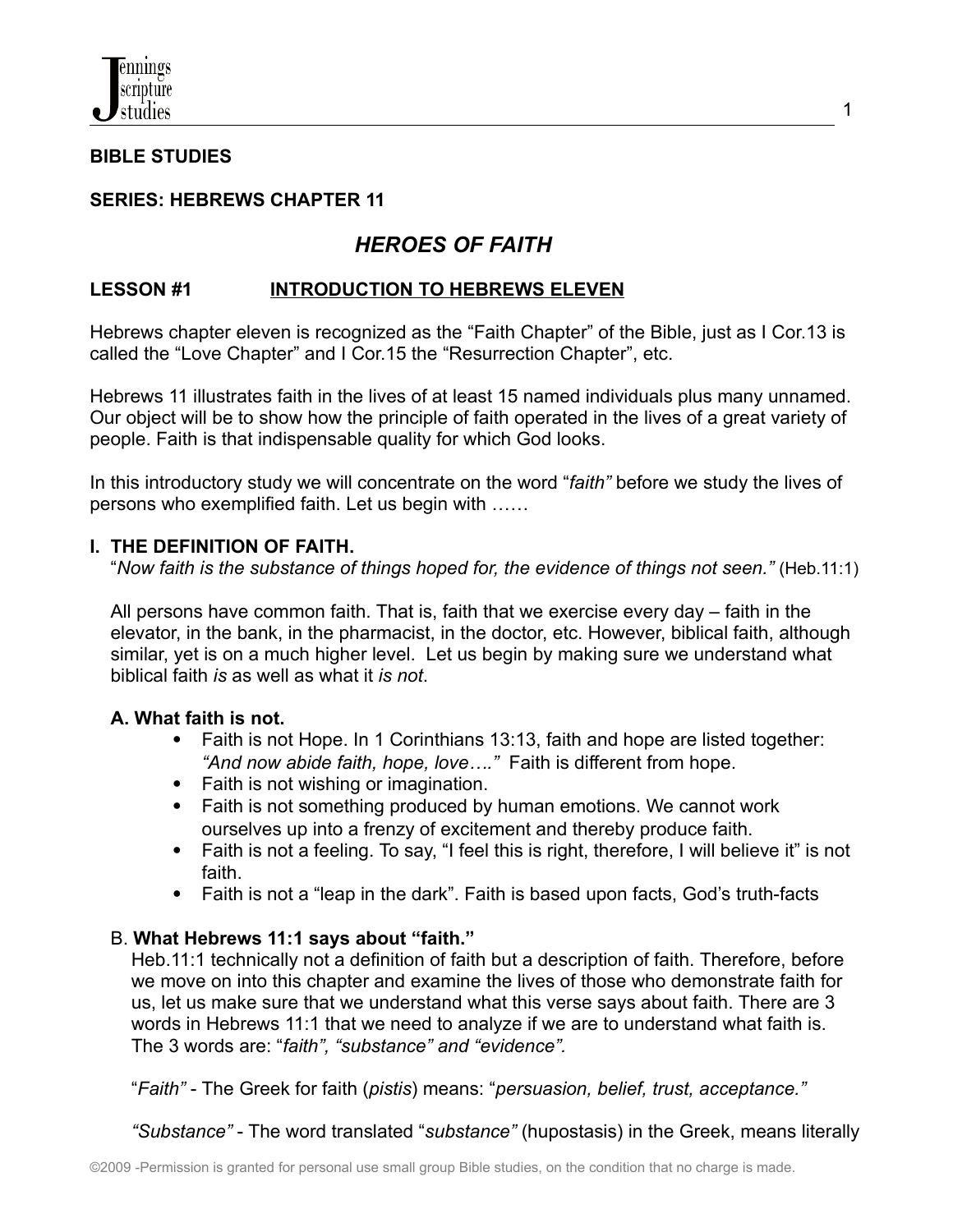*"to stand under or to support*." Faith is the foundation that gives the believer the support and confidence to believe. The verse could be translated "*faith is the confidence of things hoped for."*

*"Evidence" -* The word translated "*evidence"* means "*conviction"* and could read, "*and the conviction of things not yet seen."* This inward conviction enables the believer to believe things not yet seen because God will perform what He has promised. This is why Christian are called "believers".

Philip Yancey writes in his book, *Finding God In Unexpected Places*: "I have learned that faith means trusting in advance what will only make sense in reverse." J. Oswald Sanders sums it up as follows: "Faith enables the believing soul to treat the future as present and the invisible as seen."

# **C. So, what is Faith?**

- Faith is believing; "believe" and "faith" come from the same root word;
- Faith is based upon God-facts the facts God has stated in His Word. Unless our faith is established on God-facts, it is no more than conjecture, superstition, speculation or presumption;
- Faith is reliance upon the God known to be trustworthy;
- Faith is having the holy audacity to walk upon the water of God's Word taking God at His Word and acting upon it. It is not a "leap in the dark" but a walk upon God's promises;
- It is believing God, Whom we do not see, for what we do not see which He has promised;
- It is "seeing", with our spiritual eyesight, what we believe, based solely upon what God has said;
- Faith is a bird that feels dawn breaking and sings while it is still dark;
- Faith is an optic of the soul that enables us to see beyond what the eyes can see;
- Faith is enjoying in the present what is a future reality.

Other translations read:

NASB - "*Now faith is the assurance of things hoped for, the conviction of things not seen*."

TLB – *" It is the certainty that what we hope for is waiting for us, even though we cannot see it up ahead."*

Eugene Peterson's *The Message* transliteration of puts it like this: "*This trust in God, this faith, is the firm foundation under everything that makes life worth living. It's our handle on what we can't see. The act of faith is what distinguished our ancestors, set them above the crowd. By faith, we see the world called into existence by God's word, what we see created by what we don't see."* (Heb.11:1-2)

**ILLUST.** This is illustrated in the life of the missionary Hudson Taylor. "When Hudson Taylor, the famous missionary, first went to China, it was in a sailing vessel. Very close to the shore of cannibal islands the ship was caught in a windless calm, and was slowly drifting toward the shore and the savages were eagerly anticipating a feast.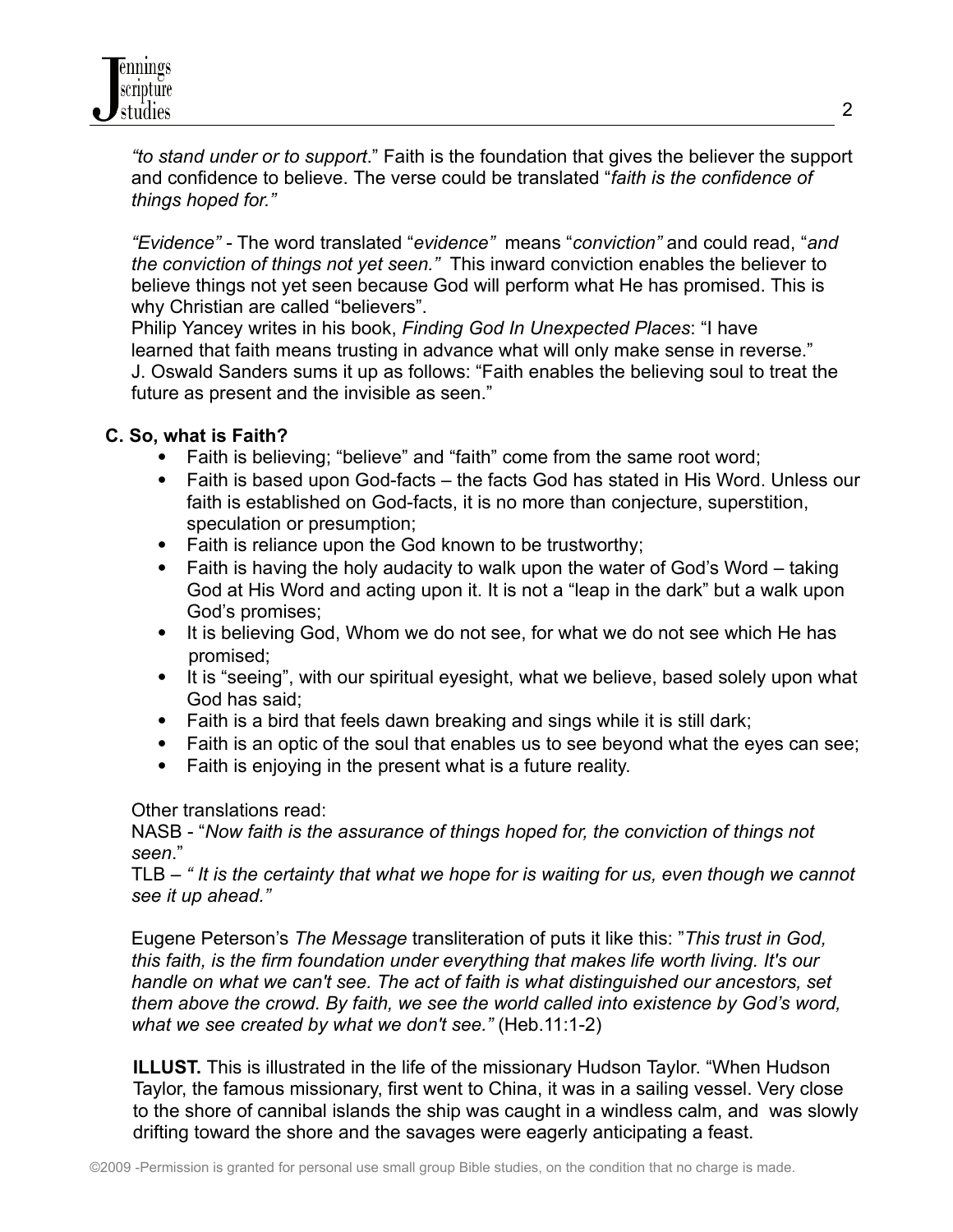The captain came to Mr. Taylor and asked him to pray for the help of God. 'I will,' said Taylor, 'provided you set your sails to catch the breeze.' The Captain declined to make himself a laughing stock by unfurling the sails in a dead calm. Taylor said, 'I will not undertake to pray for the vessel unless you will prepare the sails to catch the wind when God sends it.' The captain set the sails.

While Taylor was engaged in prayer, there was a knock at the door of his stateroom 'Who is there?' Taylor asked. The captain's voice responded, 'Are your still praying for wind?' 'Yes,' replied Hudson Taylor. 'Well,' said the captain 'you better stop praying for we have more wind than we can manage.'" [Paul Lee Tan. Encyclopedia of 7,700 Illustrations.]

With this understanding of what faith is, a legitimate question now needs to be answered and that is, "How do we get faith?" Therefore, let us talk about the Dawning of Faith.

### **II. THE DAWNING OF FAITH.**

Like the dawning of a new day when the sun arises and chases the darkness of night away, is the dawning of faith in the soul, which brings light and new life.

Does everyone have Bible faith? Not everyone has faith that the Bible talks about. In Deut. 32:20 is this statement: *"children in whom is no faith";* and in Mark 4:40 Jesus asked, *"How is it that you have no faith?"*

What or Who determines whether we have authentic biblical faith or not? The object of one's faith determines whether it is authentic Bible faith or not. In Mark 11:22 Jesus said, *"Have faith in God'*." Faith in an idol, a false religion, one's own goodness etc., regardless of how sincere, is not Bible faith.

Is God the focus of our faith? Having the right quality of faith is essential to our salvation and spiritual progress. So the questions naturally arise, How do we come to have faith in God? "How does one acquire true faith?" First,

# **A. Jesus is the Source of Our Faith.**

Hebrews 12:2 says: "*Let us fix our eyes upon Jesus, the author and perfecter of our faith..."* In what sense is He our faith source? The word *"author"* – (Gk. "archeegon") means *"the beginner, source, or cause of anything*". It does not occur elsewhere in the New Testament. The phrase "the beginner of faith," or the leader of faith, would express the idea.

The word "*finisher"* – (Gk. "teleiooteen") means that He is the Completer as well as the Beginner; the last as well as the first. As Rev 1:8,11 states, *"I am Alpha and Omega, the beginning and the ending, the first and the last."* Christ Jesus is the source of all for the believer. But what is the course that faith follows in becoming available to us?

# **B. The Word is the Course for our Faith.**

Faith is based upon God's word. Paul calls God's Word "*the word of faith which we preach"* in Romans 10:8. And he proceeds to show how faith is produced: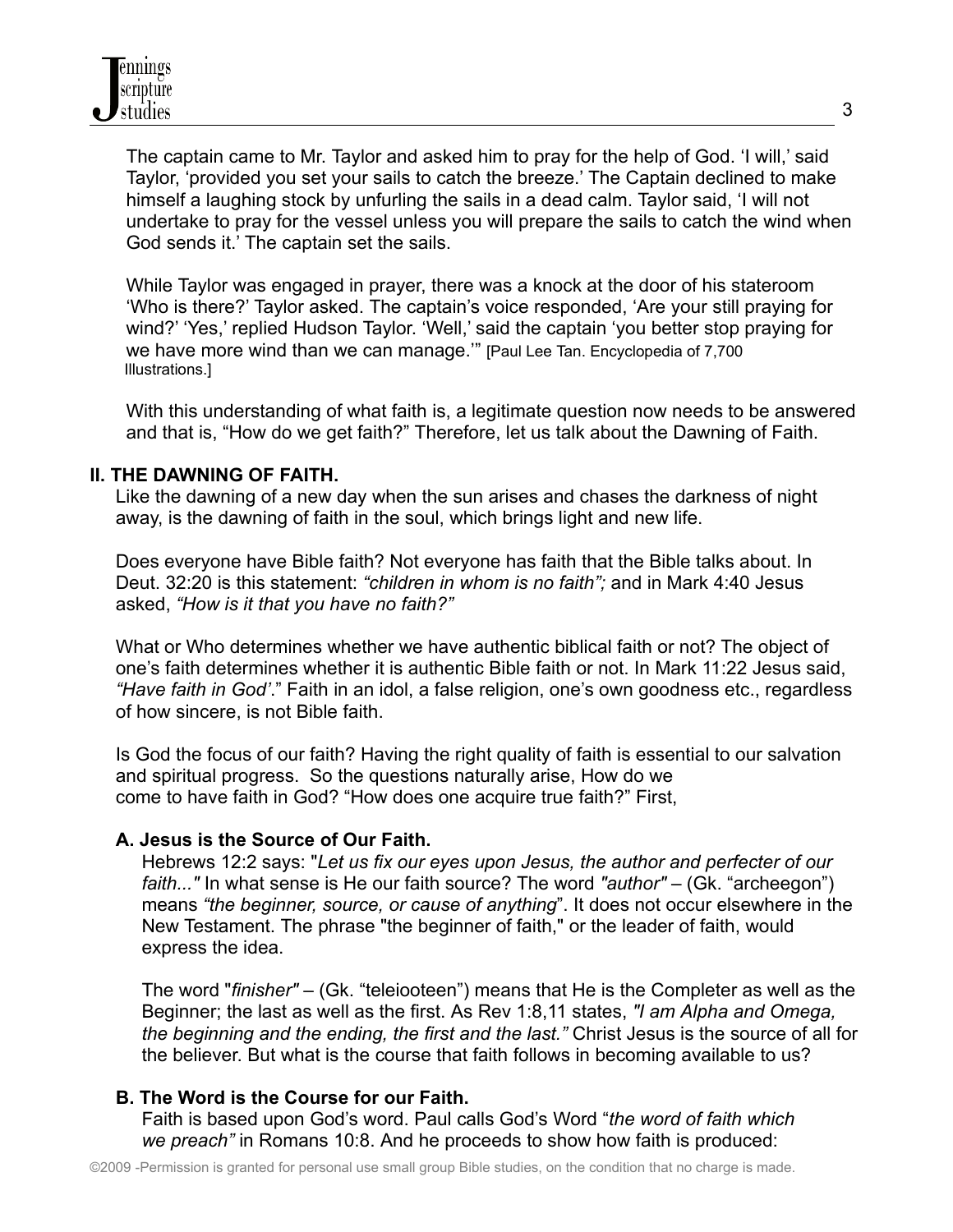"For whoever will call on the name of the lord will be saved. How then will they call on him in whom they have not believed? How will they believe in him whom they have not heard? and how will they hear without a preacher? How will they preach unless they are sent?" And, continuing in v.17 "So faith comes from hearing, and hearing by the word of Christ." (Romans 10:13-15 &17)

When it is said that "*faith comes from hearing*," it is not meant that all who hear actually believe, for that is not true; but the meaning is that faith does not exist unless there is a valid message heard. Faith is generated by the Word of God.

The *"word about Christ"* is the message of the Gospel, which heard and believed saves. The context of Romans 10 is about preaching to sinners and their salvation. When that "*word about Christ*" is heard it generates faith, which the hearer in turn reposes in the object of faith, the Lord Jesus Christ, God's message to mankind. (John 1:1)

Bible Faith then, does not originate with us, but with God. Paul says that it is *"the word of faith"* which he is preaching (Rom.10:8) and that Word is the source *from which* and the course *along which* faith comes. Bible faith, then, dawns in the soul when the "*word of faith*" is believingly heard and received.

Once a sinner comes to faith in Christ, that faith must be nourished. Our son, Michael, was the pastor of a church in Washington State in which Sunday School was called "Faith Care." We *are* responsible to care for, to nurture our faith.

That leads us to consider how we can develop our faith.

# **III. THE DEVELOPMENT OF FAITH.**

There are two different usages of the word "*faith*" in the New Testament:

- In Jude we read, "*Earnestly contend for the faith*." (Jude v.3) Here, *"the Faith"* means the entire body of revealed truth as it is in Holy Scripture. That term, "*the faith*" appears forty-two times in the New Testament. One time is II Cor. 13:5 -*"Examine yourselves as to whether you are in the faith."*
- Then, there is personal saving faith as in Hebrews 11:1. There is quite a difference between having faith within ourselves and being in the faith. We are focusing upon personal faith in this study. That is, we place our personal faith in *"the Faith"* - the written revelation of God as revealed in the totality of Holy Scripture.

When we have come to personal faith in Christ, we are responsible to develop our faith, to cultivate and grow it:

- II Peter 1:5 "*add to your faith* ……";
- Jude 20 "*But you, dear friends, build yourselves up in your most holy faith*."
- II Thess.1:3 Paul said of the Thessalonians, "*Your faith grows*…."

To *add to*, *build up* and *grow* our faith we must understand the nature of faith and nurture our faith.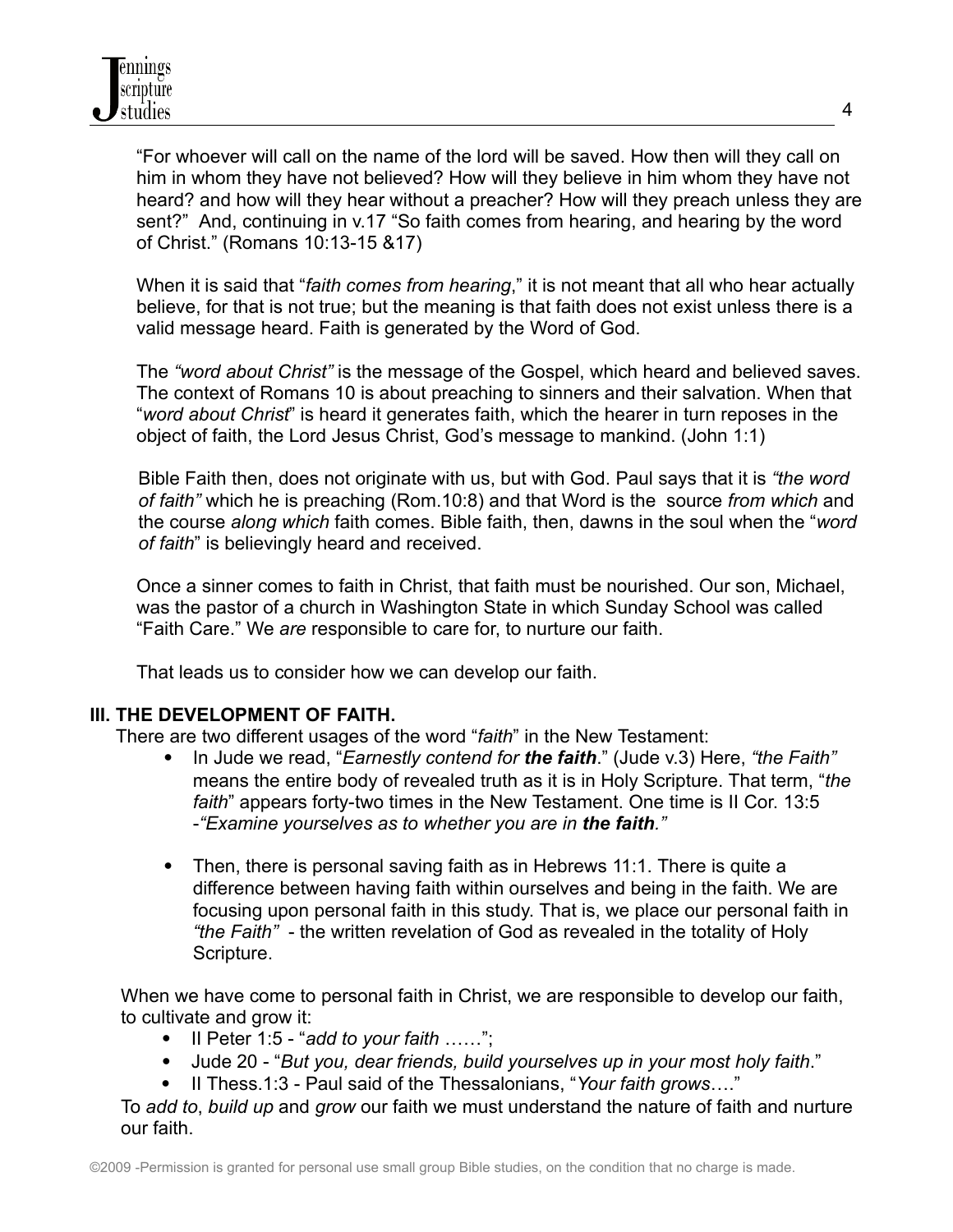# **A. Understand The Nature Of Faith.**

Faith begins as a seed**:** In Matt. 17:20 and in Luke 17:6 Jesus talks about "*mustard seed"* faith. There are degrees of faith:

- Rom. 14:1 speaks of those who are "*weak in faith*";
- Matt. 8:26 speaks of "*Little faith*"- (5 times Jesus said, "*O, you of little faith*");
- Rom. 4:20 says that Abraham was "*strong in faith*";
- James 2:5 speaks of those who are *"rich in faith*."

Have you ever longed to have more faith? Have you ever wanted to live by faith, like those we read about in Hebrews 11? Romans 1:17 tells us that *"the righteous shall live by faith*."

The nature of faith is that it is deposited in the womb of our souls as "baby faith" and it must grow. In order to live by faith, our faith must grow from a weak faith to a strong and rich faith. The "muscle" of faith needs to be exercised in order to grow.

### **B. Undertake The Nurturing Of Faith.**

How can my faith grow? Faith 101 teaches us the following basics about faith growth:

### **1. Desire to feed your faith on God's Word.**

I Peter 2:2 *"as newborn babes, desire the pure milk of the word that you may grow thereby…."* Grow in what way? In every way that our heavenly Father expects His children to grow including growth in faith. Paul told Timothy to be *"constantly nourished on the words of the faith"* (I Tim. 4:6).

**ILLUST.** The life of Evangelist D.L. Moody, of bygone years, has been an encouragement to many. One time he said, "I prayed for faith and thought that some day it would come down and strike me like lightning. But faith didn't seem to come. One day I read in Romans that "*faith comes by hearing and hearing by the word of God."* I had up to this time, closed my Bible and prayed for faith. Now I opened my Bible and began to study and faith has been growing ever since."

God's Word is both food and fuel for our faith! So, then, as we get into the Word our faith will be strengthened and stimulated.

#### **2. Exercise the faith you have.**

James 2:14-20 *"What use is it, my brethren, if someone says he has faith but he has no works? Can that faith save him? If a brother or sister is without clothing and in need of daily food, and one of you says to them, "Go in peace, be warmed and be*

*filled," and yet you do not give them what is necessary for their body, what use is that? Even so faith, if it has no works, is dead, being by itself. But someone may well say, "You have faith and I have works; show me your faith without the works, and I will show you my faith by my works." You believe that God is one You do well; the demons also believe, and shudder. But are you willing to recognize, you foolish fellow, that faith without works is useless?"*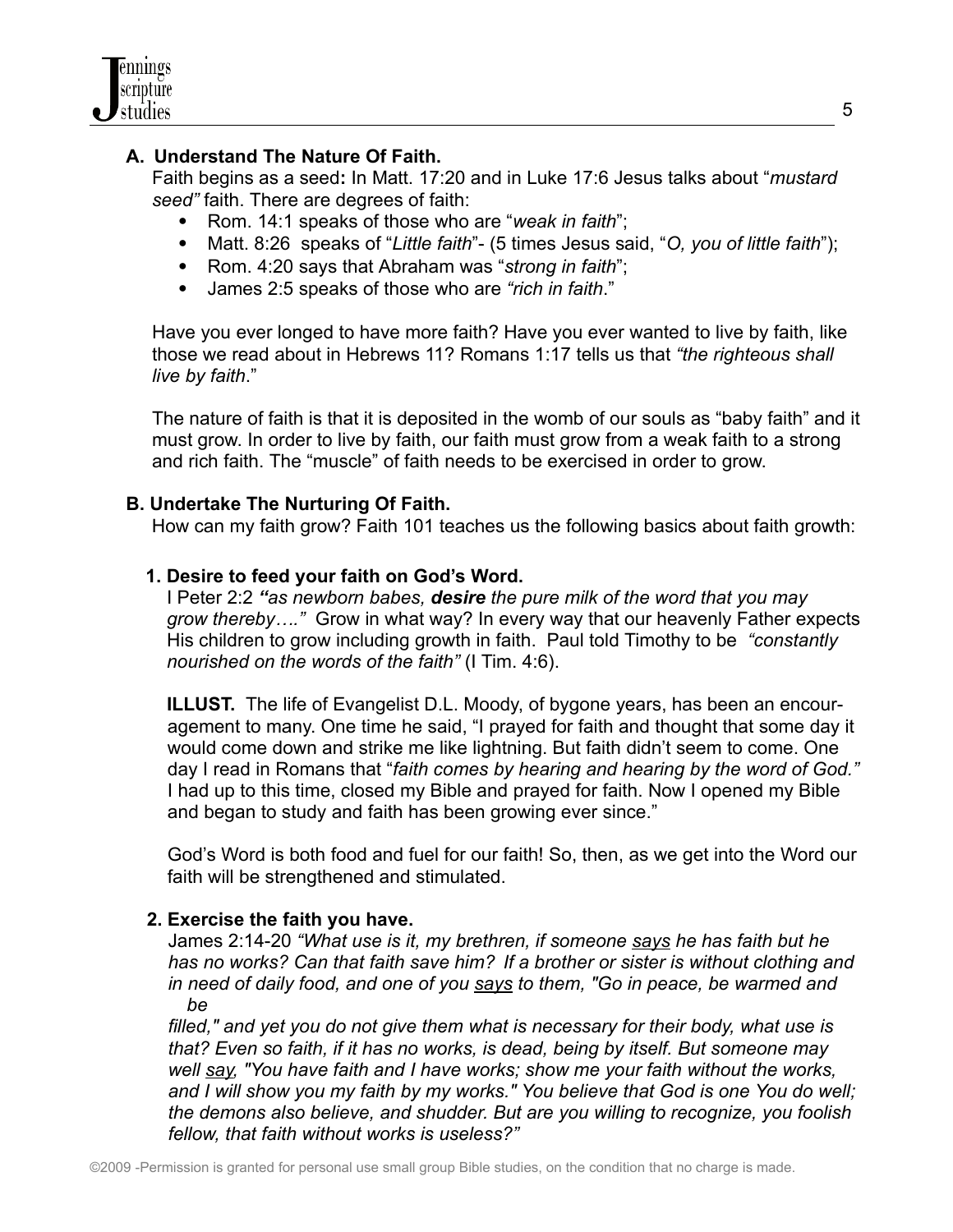- a. The key words are "*say*" & *"show*". James says,"If you *say* you have faith" then "*show* that you have faith"; If you profess it then prove it! True faith is based on what God says and is demonstrated in what we do. A faith that does not function is not true faith!
- b. Romans 1:17 also tells us that *"the righteousness of God is revealed from faith to faith."* Notice the words, "*from faith to faith*". That is, our progress in faith is from one degree of faith to another.
- c. This phrase "*from faith to faith*" in Rom 1:17, has caused some disagreement among commentators. Some suggest that the phrase does not mean from one stage of faith to another. However, scripture clearly says that there are degrees of faith, as we have already seen (no faith, weak, little, strong and rich faith); furthermore, teachers such as Erasmus, Luther, Melancthon, Calvin, Beza, Grotius, Meyer, etc. agree that the phrase does indeed mean "'From one degree of faith to another - from a weaker to a stronger - from a lower to a higher" faith.

Personal faith is progressive. Our progress in faith is from one degree of faith to another, one level of faith to another. Else, how does one's faith increase? How does one's faith grow from little, to weak, to strong to rich faith?

d. Faith, like muscle, grows strong with exercise! So utilizing what faith we have results in more faith. Jesus likened faith to a seed – "*mustard seed*" (Luke 17:6). What do we do with seed? We plant it. Plant the faith you have and it will grow more faith!

#### **3**. **Practice believing prayer.**

I John 5:14-15 encourages believing prayer**:**

*"This is the confidence which we have before Him, that, if we ask anything according to His will, He hears us. And if we know that He hears us in whatever we ask, we know that we have the requests which we have asked from Him."*

Much prayer is unbelieving prayer. We pray as a formality; we pray as a duty; we pray out of habit, etc. But believing prayer is a different matter altogether. "Believing prayer" is the type of prayer described in James chapter five:

*"Therefore, confess your sins to one another, and pray for one another so that you may be healed. The effective prayer of a righteous man can accomplish much. Elijah was a man with a nature like ours, and he prayed earnestly that it would not rain, and it did not rain on the earth for three years and six months. Then he prayed again, and the sky poured rain and the earth produced its fruit."* (James 5:16-18)

Prayer that brings a drought and 3 ½ years later ends that draught is no ordinary praying. If ever there was an example of praying with a mature faith, this is it.

# **4. Fellowship with people of faith.**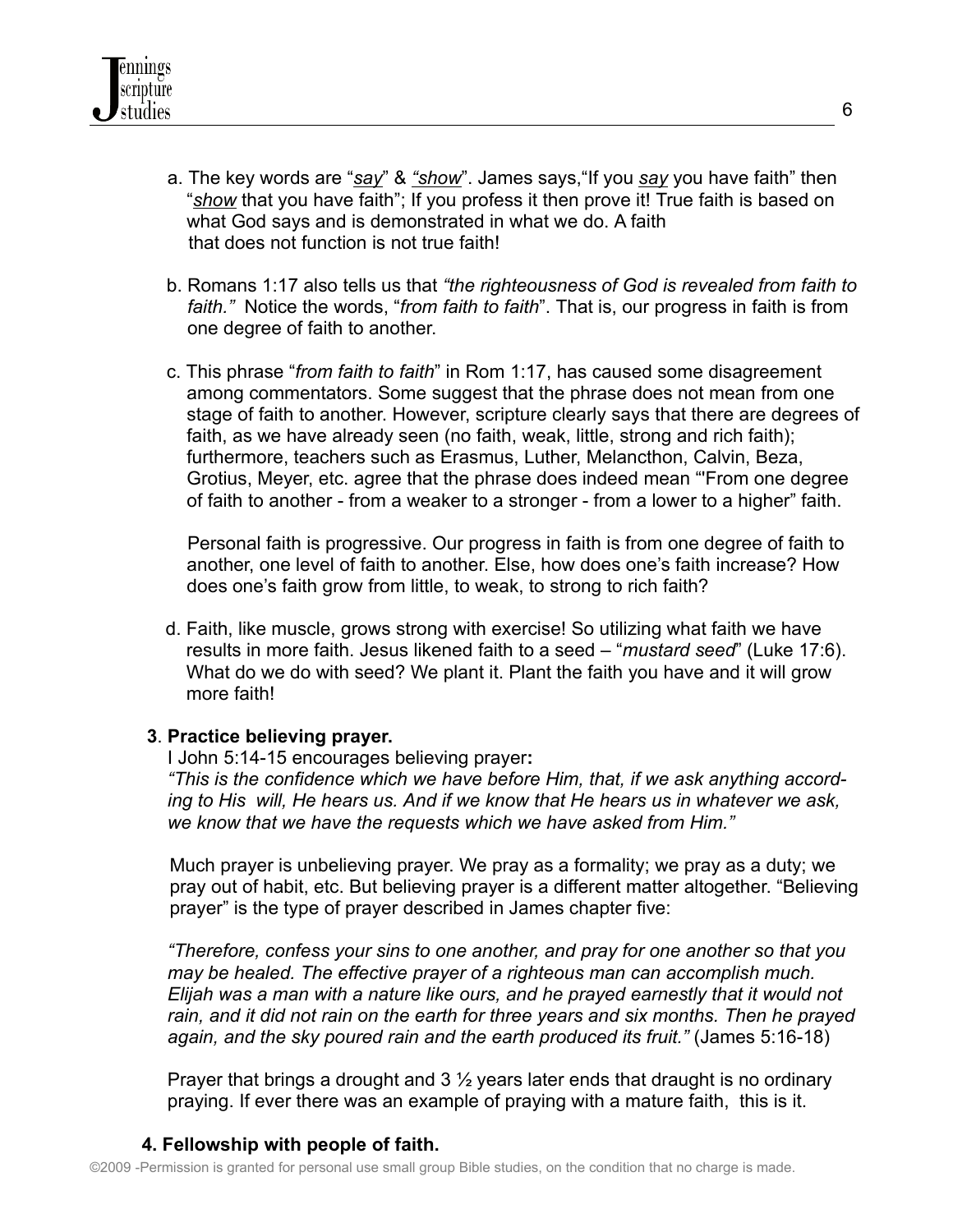Fellowshipping with people of faith strengthens faith. That is just one of many reasons that we should be a associating regularly with a local group of believers.

The apostle Paul, writing to the Christians in Rome said, Rom. 1:12: *"I long to see you so that I may impart some spiritual gift to you,that you may be established; that is, that I may be encouraged together with you while among you, each of us by the other's faith, both yours and mine."* (Rom.1:12)

In writing to the believers in Thessalonica he said: *"…and we sent Timothy, our brother and God's fellow worker in the gospel of Christ,to strengthen and encourage you as to your faith."* (I Thess.3:2)

My faith has been enlarged to a great extent by the example of others, observing how they handled adversity and the challenges that life brings. It rubs off, this thing we call faith. The more we associate with those who really trust God, the more we will become a person of faith.

Just as unbelief is contagious and spreads, so sharing our faith testimonies are an encouragement to other's faith. Not only do we need each other but we need the "faith lift" that being with others of faith can give.

**ILLUST.** I was speaking in a Bible Conference in Bermuda when a Doctor who specialized in Plastic Surgery said to me, "You have given me a "faith lift"; if you ever need a "face lift" just let me know!" While I admit that I could probably use a "face lift", a "faith lift" would be infinitely more worthwhile.

Can you think of someone whose faith has inspired you? People we associate with are like elevator buttons—they can take you up or down!

Another way we can develop our faith is to ……..

#### **5. Study the examples of faith in Hebrews 11.**

Hebrews chapter eleven has been called "The Hall Of Faith"; "The Diary Of Faith." We will become acquainted with men and women of faith like Abraham, Sarah, Moses, Joshua, Rahab, Gideon, etc. These were not great people who had a little faith, but they were ordinary people who had a great faith.

We are now going to begin methodically studying our way through this, the greatest treatise on faith in the Bible. We are going to get a glimpse of the power and possibilities of faith as it is seen operative in the lives of ordinary people. If God would add names to the list in Hebrews eleven, would our names be there?

# **CONCLUSION**

**ILLUST.** Charlie Brown is in a ball game. He is at bat. "Strike three!" is called. He has struck out again and slumps over to the bench. "Rats! I'll never be a big-league player. I just don't have it! All my life I've dreamed of playing in the big leagues, but I know I'll never make it."